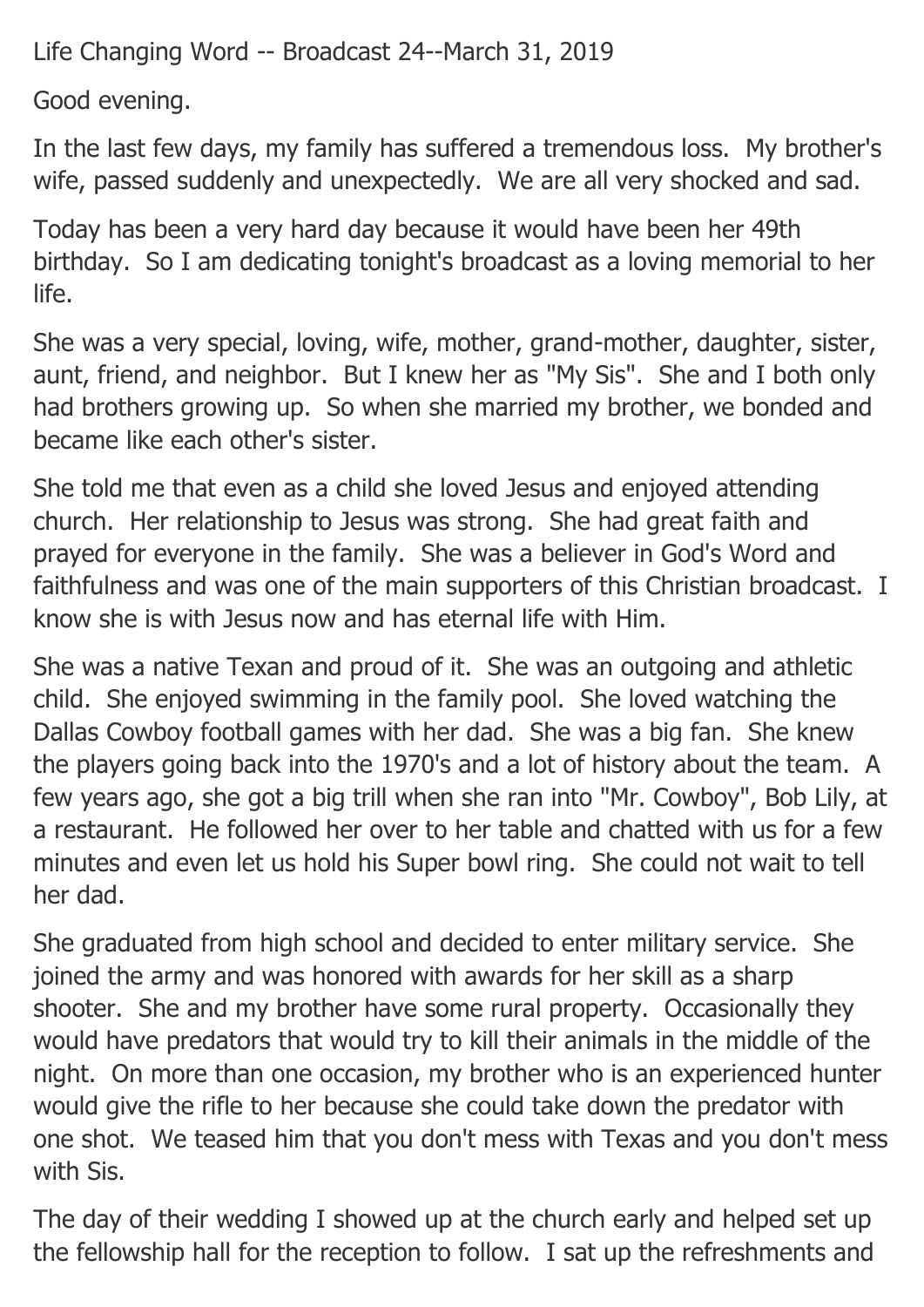the cake table. I brought taped music for the ceremony and I became her unofficial wedding photographer. She was a beautiful bride in her wedding gown and I took several pictures of her as she got ready. They made a handsome couple and one of their favorite wedding pictures together was one that I took on the church steps.

She has a daughter and a son and three grand-daughters and one grand-son. The grand babies were a main source of joy in her life. Her husband, children, grand-children, and family were of highest importance to her. She was a Godly and positive influence in their lives.

She was an animal lover. They had dogs, cats, and several horses on the farm.

She worked for the local doctor's practice in the business office for many years. She was highly respected and admired by the doctors and her coworkers. Even though she did not work on the clinical side of patient care, she always felt that it was God's will for her to work in a place that took care of others. After my son had his heart surgery, he lived with my brother and his wife during his recuperation. She was like a big sister to him, because they are only about five years apart.

She was a kind and natural-born care-giver. The last few months of my Mom's life were spent living with my brother and his wife. They cared for Mom until she got so weak that she had to go into a nursing home. Also, her Pops and my dad were in the same nursing home at the same time. We both were caretakers of our fathers. We talked frequently and compared notes about the care they were receiving at the nursing home. We coordinated buying food and snacks for them to share. We arranged several special family celebrations for our dads. We planned birthday parties, Father's day, Christmas, and Thanksgiving.

She loved to vacation on the Gulf of Mexico, walk on the beach, eat seafood, and go boating. As sisters, we loved to shop, eat Mexican food, and listen to Country Western music. She was a huge George Strait fan and had many great memories of those concerts.

My brother and his wife celebrated their 25th wedding anniversary in 2016 with a lovely party. In 2018, they celebrated their 27th year of marriage and was looking forward to number 28 this year.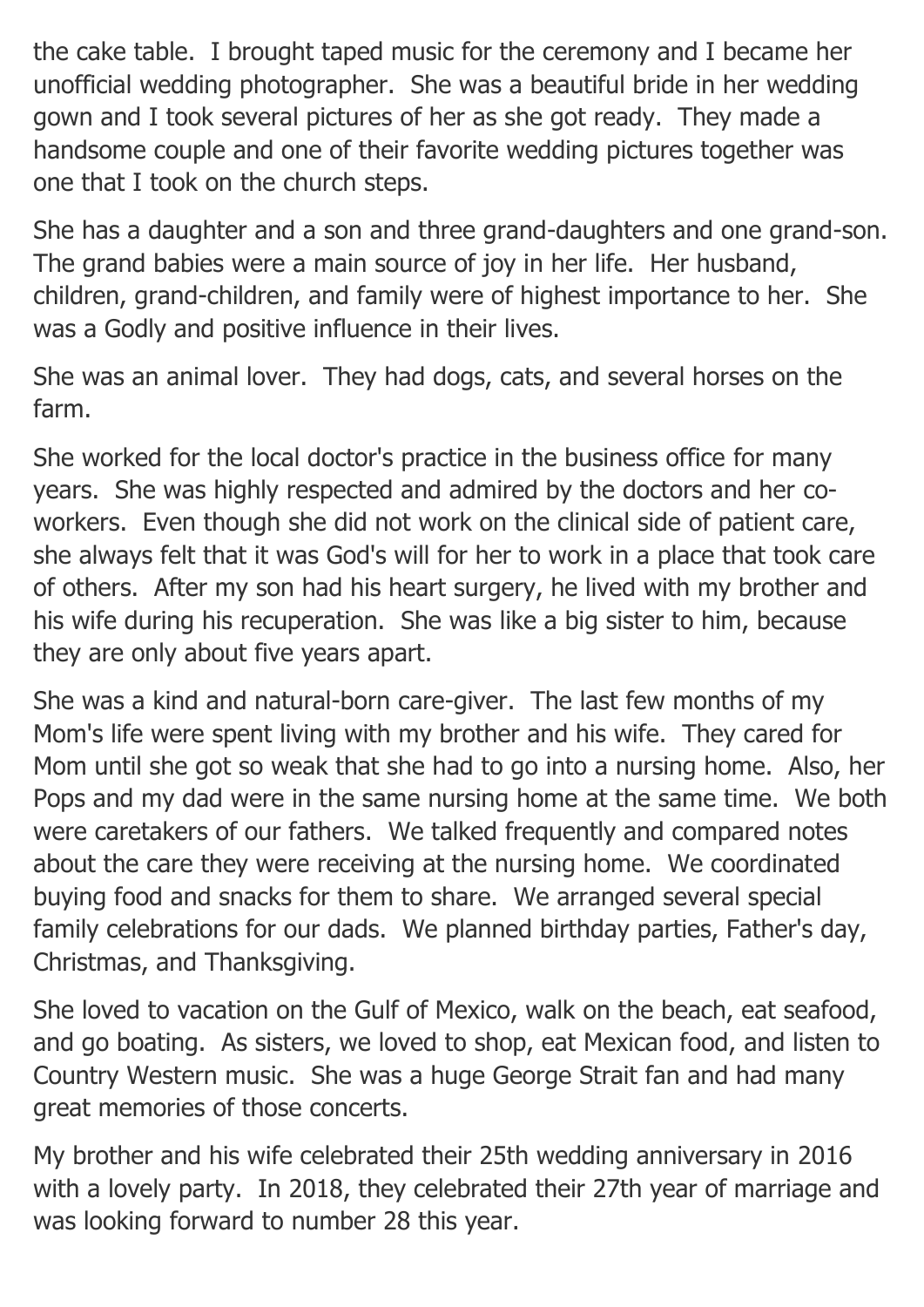When my brother met his wife, he began to blossom. She was "the wind beneath his wings". He would let her know about a business opportunity and she would smile and say "let's do it". She was positive, supportive, and sacrificed to make their business a success and their dreams come true. They were very well matched for the life they built and shared.

Together they had built several businesses and are highly respected members of their community. Prayers and sympathy has been pouring in from business associates, former employers, employees, friends, and neighbors throughout the county.

There is an added sadness to this time of loss because her Pops had just passed away about 11 days before her passing. I talked to her a few hours before her passing and she was going through pictures of Pops and working on his upcoming memorial service. I cannot even imagine what her mother is going through at this time. She has lost a husband and a daughter in the last few days and two funeral services to attend. Please pray for her in this season of grief.

Please pray for my brother, her daughter and son, her whole family because this sudden loss is almost more than they can bear. I hope my brief tribute to her memory tonight is of some comfort to them.

I also want to remind everyone who is listening tonight. Please take the time to say I love you to your family members daily. Show them love with lots of hugs and kisses. Do not take life, love, or laughter for granted, EVER! Our season on this earth is brief even if we live into our nineties. Make sure that you are investing your time in positive, Godly goals and not wasting precious time on things that have no real value in this life or the life to come. Make each day count. You never know when God will call you home.

Because no one knows when God will require their soul, I want to offer everyone the opportunity to pray and ask Jesus to become their Lord and Savior. Repeat this prayer with me.

Jesus I confess I am a sinner. I humble myself and repent of my sins. Please forgive me of my sins. I believe You sacrificed your life and rose again from the dead to secure my salvation. Jesus come into my heart and be my Lord and Savior. In Jesus name.